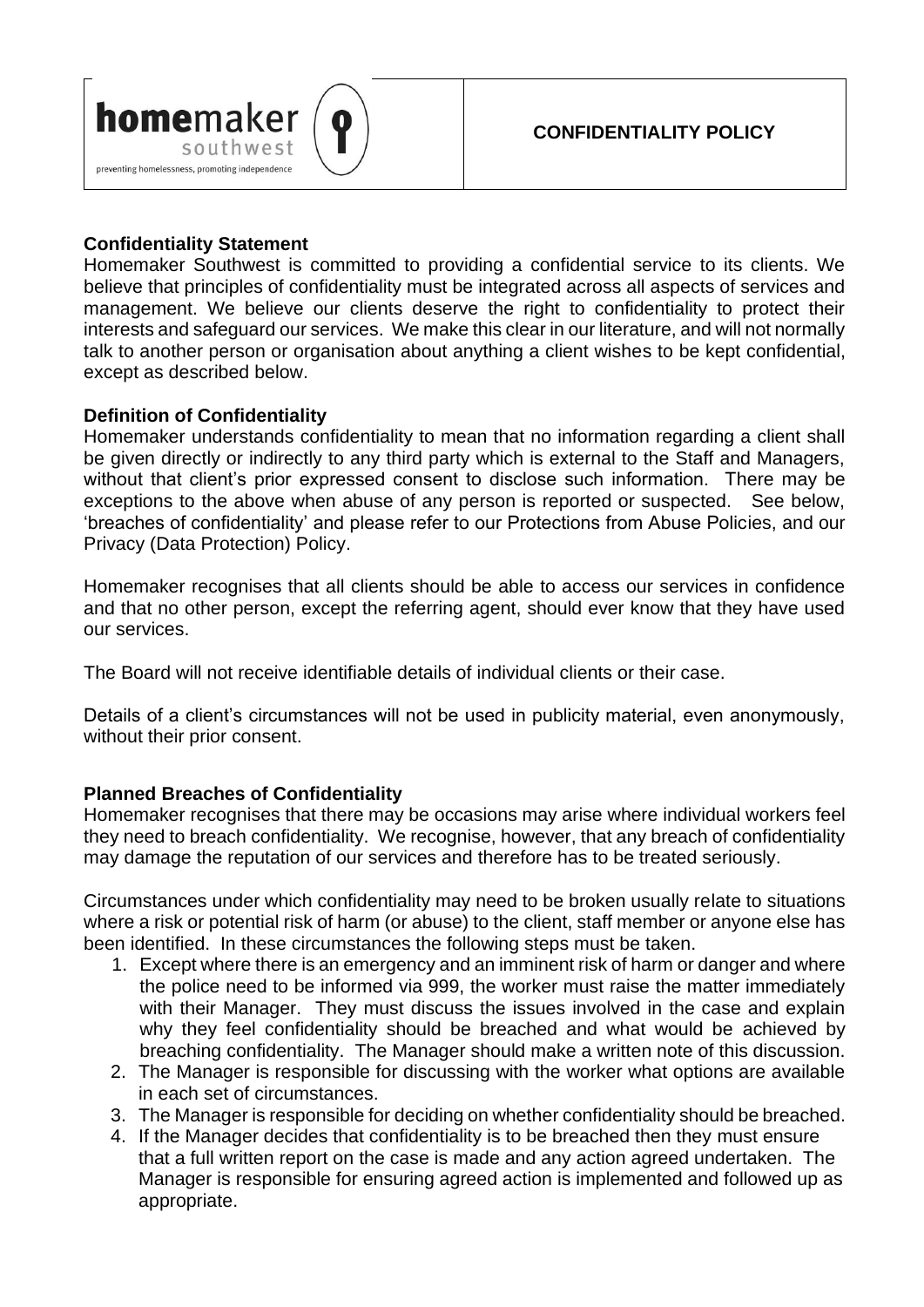### **Sharing of information with relevant agencies**

It is almost inevitable that caseworkers will need to discuss a client's situation with agencies such as the DWP, the local council, or utility providers, in order to assist in sorting out the client's financial situation. Such contact will only be made following receipt of a signed Form of Authority from the client. It is the responsibility of staff to ensure that where any action is agreed to be taken by Homemaker on behalf of a client, that client must first give verbal permission and sign an authorisation form unless there are practical reasons why the signed permission cannot be immediately obtained. A copy of all Forms of Authority should be placed on the client's file.

Staff are responsible for checking with clients if it is acceptable to call them at home or at work in relation to their case, or to leave messages with a partner/friend.

#### **Feedback to referrers**

Commissioners and referrers will be advised on the progress of each case at regular intervals and will be provided with monitoring information as agreed in the Service Level Agreement and any authority signed by the client.

## **Statistical Recording**

Homemaker Southwest is committed to effective statistical recording of clients to enable us to monitor take-up of service, highlight gaps in provision, and to identify any policy issues arising from providing services.

It is the Manager's responsibility to ensure that all statistical records given to third parties, such as to funding organisations or local authorities, shall normally be produced in anonymous form, except in circumstances listed above.

#### **Case Records**

It is the responsibility of all staff to ensure that all case records are kept in locked filing cabinets or on password protected IT systems. All case files/papers relating to clients must be locked away at the end of each working day. This includes note books, diaries, copies of correspondence, calculation sheets and any other sources of information.

#### **Confidential Waste**

Any printed materials which contain client details which are no longer required must be disposed of promptly in the red confidential waste bags.

Printed materials which contain client details must not be reused as 'scrap'.

# **Fraud Act**

The Social Security Administration (Fraud) Act 1997 came into effect on 1<sup>st</sup> July 1997. Under the Fraud Act staff must not knowingly assist in any way with a fraudulent claim. If a client admits to making a fraudulent claim or if staff suspect that a claim may be fraudulent, we may, if required by law, pass details to the DWP, otherwise we will adopt the following procedure:

- Explain the legal implications to the client and possible consequences.
- Record that they have passed on this information.
- Make it clear that the client has a duty to disclose any change of circumstances.
- If the client wishes to continue to receive a service from Homemaker but is unwilling to give notification of their change in circumstance, staff will consult their manager to consider ceasing to advise or assist the client with any claim.

# **Legislative Framework**